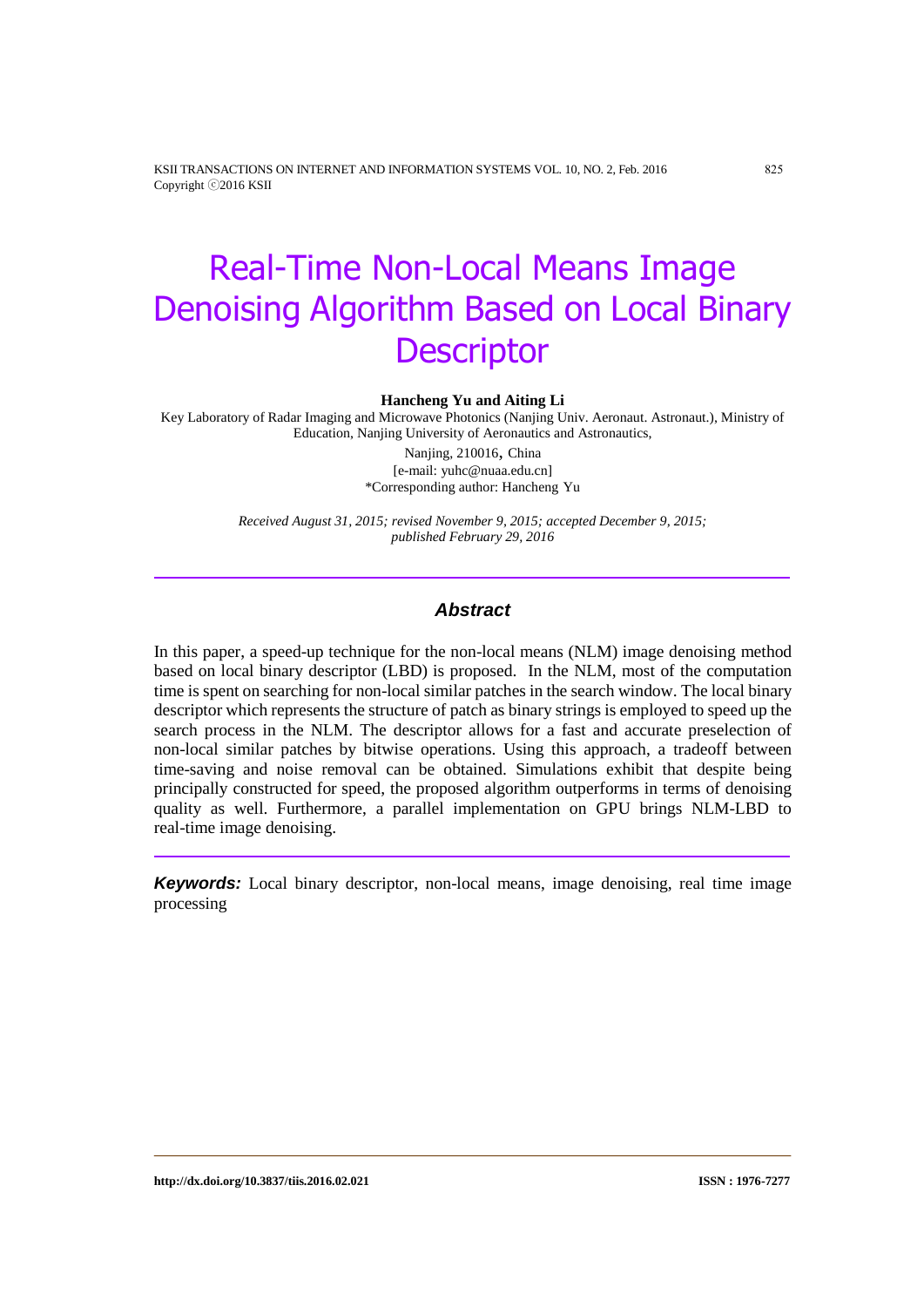#### **1. Introduction**

**D**igital images and videos play a more and more important role in the daily applications nowadays. In practical video systems, the sensor output carries both signal and noise components which make high-quality image acquisition difficult, especially in a low light environment. As more image sensors per unit area are packed on a chip, camera devices tend to be more sensitive to noise [1] [2]. Therefore, fast image denoising is very important for subsequent real-time application.

Generally, image denoising algorithms can be categorized as spatial domain, transform domain, and dictionary learning based upon the image representation. Prevailing transform domain algorithms are Gaussian Scale Mixture Model based method [3], Stein's Unbiased Risk Estimate (SURE) [4] and Block Matching and 3-D filtering (BM3D) [5]. K-clustering with singular value decomposition (K-SVD) [6] and learned simultaneous sparse coding (LSSC) [7] are two outstanding dictionary learning methods. Though the denoising quality is satisfactory, the transform-based methods require high algorithm complexity and the sparse model is computationally expensive thus both of them are not feasible for real-time application. Spatial techniques tend to be more practical for real-time image denoising.

Spatial filters are usually categorized as local and nonlocal filters. Local denoising algorithm such as bilateral filter  $[8]$   $[9]$  and trained filter  $[10]$  are effective in terms of time complexity. Nevertheless, in the instance of high noise level, these algorithms can hardly perform well because the correlations between neighboring pixels have been corrupted by severe noise. On the contrary, the nonlocal filters take advantage of the self-similarity of natural images in a nonlocal manner. Nonlocal means (NLM) [11] is more robust in denoising compared with local filters as a small patch around each pixel is considered instead of considering only the center pixel. Though NLM brought a dramatic improvement in denoising, it is computationally demanding as each noisy pixel is replaced by a weighted average of all the pixels in a large search window or whole image.

Since NLM was proposed, many variants on it have been developed. Some of them focus on the acceleration of NLM  $[12]$ –[16]. A preselection of similar patches [12] has been introduced to obtain a speedup after the proposal of NLM. Recent NLM speed-up algorithms include modified multi-resolution pyramid architecture [13] and probabilistic early termination (PET) [14]. The former accelerates the computation of window similarity and the latter terminates the computation of the distortion term in a specific situation. Otherwise, a dictionary is built [15] to search similar patches very quickly and reduce the computational cost. Fast Fourier transform is used to accelerate the weight calculation [16]. Most of these fast algorithms achieve higher efficiency by abandoning part of denoising quality at the same time.

Others are for enhancing the denoising performance [17]–[22]. Singular value decomposition (SVD) [17] is introduced to eliminate dissimilar pixels. Some optimal techniques have been introduced in [18]. Shape-adaptive patches (NLM-SAP) [19] can take advantage of the local geometry of the image in the NLM. SURE-based linear expansion of thresholds (SURE-LET) [20] is a way to optimize the parameters of the NLM. The parameter optimization is pushed forward by modifying the weight of the center patch [21] and the probability density function of the distribution [22]. However, the superior performances of these NLM algorithms are achieved at the cost of higher computational complexity.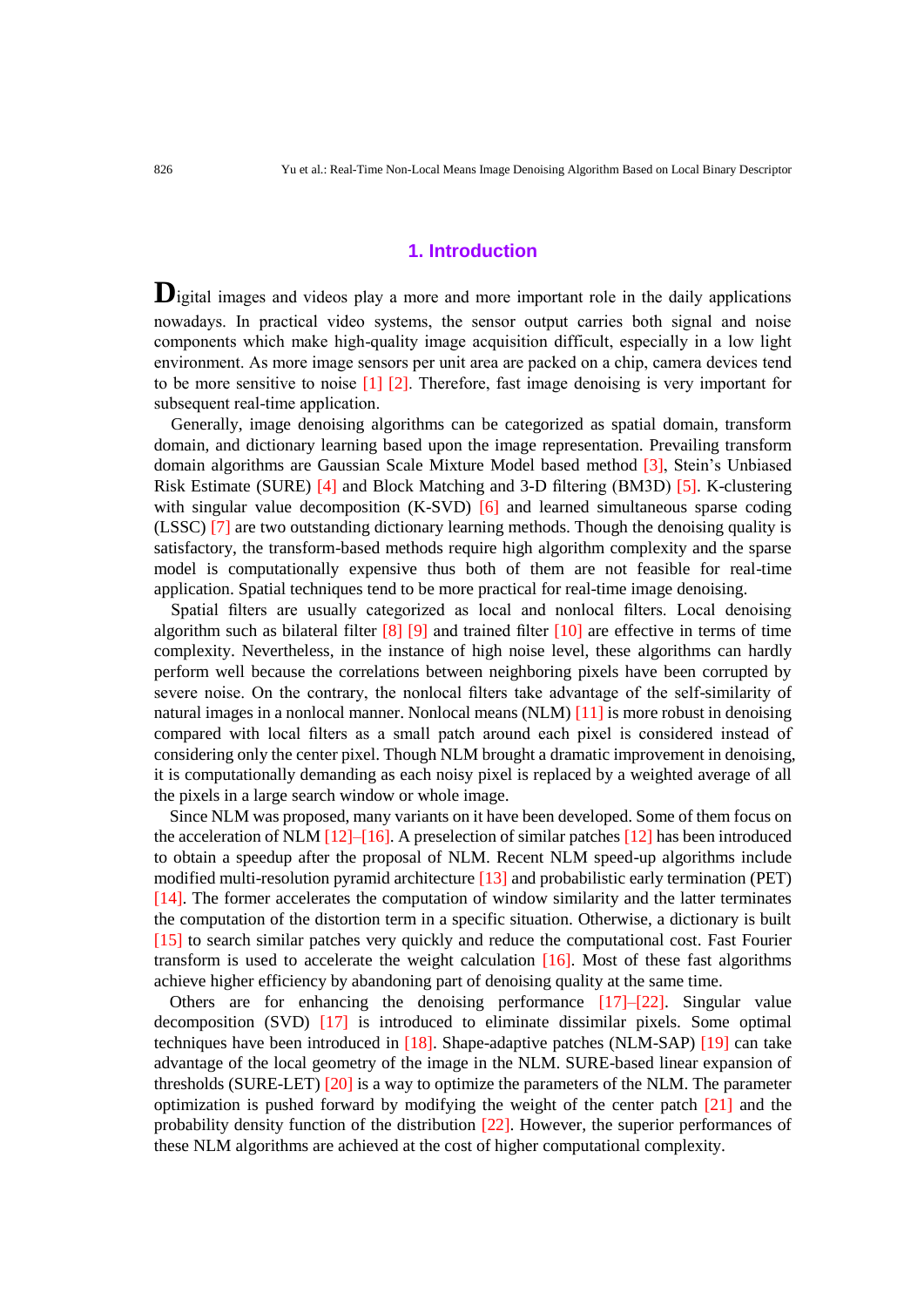In this paper, a new local binary descriptor based NLM denoising algorithm is proposed. Although the NLM algorithm has been well studied, the computing-cost is still hard to fill with the demand of real-time image denoising grows. The NLM filter can preserve image details better than point-wise filters in that it relies on the non-local self-redundancy of the images and measures the similarities between the central patch and other patches in the search window. To fully utilize the advantage of the NLM filter in preserving details and overcome the drawbacks in huge computation amount is the motivation of this paper. Inspired by local binary patterns (LBP) [23], a new local binary descriptor is proposed to encode the local information of images. The individual bits of the binary descriptor are obtained by assessment of the local similarity between the central pixel and its neighborhood to store structural information. Due to low matching and storage costs, these binary descriptors allow for a fast and accurate preselection of non-local similar patches which can speed up and improve the NLM algorithm. As shown in the experiments, the NLM-LBD outperforms the standard NLM in terms of denoising quality and is quite suitable for real-time denoising applications.

#### **2. Local Binary Descriptor**

## **2.1 The Non Local Means Filter**

The non-local means filter replaces the considered pixel with the weighted mean of pixels in a large search window or whole image:

$$
\hat{u}_p = \frac{\sum_{q \in B(p,r)} w_{p,q} u_q}{\sum_{q \in B(p,r)} w_{p,q}},
$$
\n(1)

where  $\hat{u}_p$  is the restored value at pixel *p* and *B*(*p*, *r*) indicates the search window centered at *p* with  $(2r+1) \times (2r+1)$  pixels. The weight  $w_{p,q}$  measures the similarities between the central patch and candidate patches in its search window. This filter preserves image features due to its use of non-local self-similarity.

The patch similarity is calculated by the  $l^2$ -distance between the central patch  $B(p, f)$  and

the candidate patch 
$$
B(q, f)
$$
 centered respectively at p and q:  
\n
$$
d_{p,q}^2(B(p, f), B(q, f)) = \frac{1}{(2f+1)^2} \sum_{j \in B(0, f)} (u_{p+j} - u_{q+j})^2,
$$
\n(2)

where  $u_{p+j}$  denotes the value in the  $(2f +1) \times (2f +1)$  central patch, and  $u_{q+j}$  denotes the corresponding value of candidate patch in the search window. In order to search the self-similarity of an image, each distance between patches in the search window is calculated which is computation-intensive and time-consuming.

#### **2.2 Local Binary Descriptor**

The NLM algorithm computes the similarity between two patches by scanning a vast portion of the image in search of all the pixels that really resemble the central pixel which causes large amount of calculation. There are many dissimilar neighbors in the search window,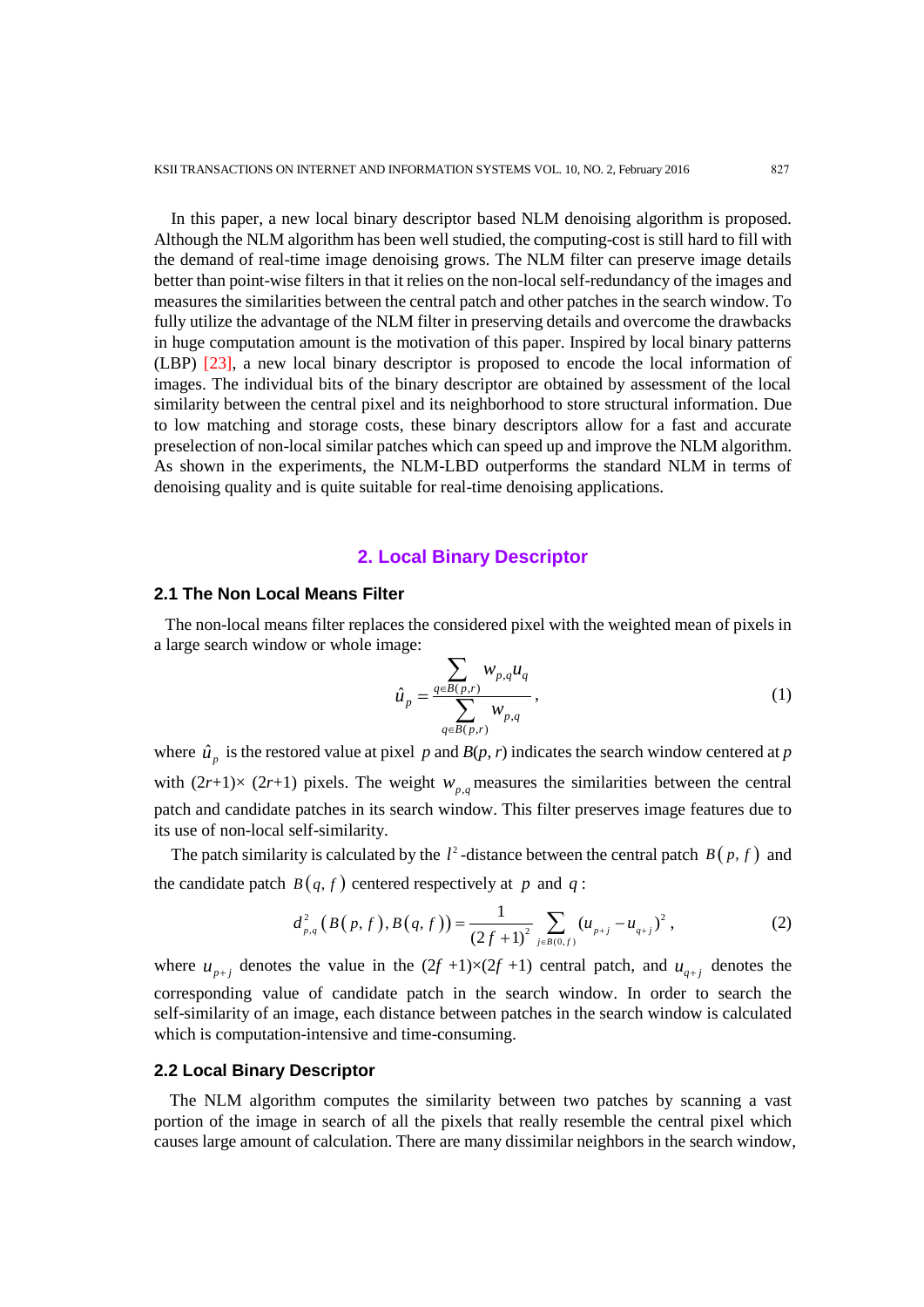how to group the similar patches efficiently is the key to speed up NLM. One compelling way is to represent the local patches as binary strings to take advantage of a bitwise operation and accelerate the matching process. The traditional LBP is not suitable for NLM. A new local binary descriptor is proposed to speed up the search process in the NLM. This local binary descriptor uses local patch comparisons and local minimum encoding to represent the structure of patch as binary strings which allows for a fast and accurate preselection of non-local similar patches by bitwise operations.

The bit string is set up out of a set of selected local patch comparisons to describe the structure of the central patch. The local patch comparison is defined by the distance between<br>the central patch to the selected neighbor patches:<br> $d_{p,q(m)}^2 (B(p, f), B(q(m), f)) = \frac{1}{(2f+1)^2} \sum_{i \in B(0, f)} (s_{p+j} - s_{q(m)+j})^2$ . (3) the central patch to the selected neighbor patches:

the central patch. The local patch comparison is defined by the distance between  
patch to the selected neighbor patches:  

$$
d_{p,q(m)}^2 (B(p,f), B(q(m),f)) = \frac{1}{(2f+1)^2} \sum_{j \in B(0,f)} (s_{p+j} - s_{q(m)+j})^2.
$$
 (3)

Before moving forward, the noisy image is smoothed with Gaussian filter to reduce its sensitivity to noise,  $s_{p+j}$  and  $s_{q(m)+j}$  denote the value in central patch and the corresponding value in its selected neighbor patches of the smoothed image respectively. A set of neighbor patches are chosen specifically and generate corresponding binary codes and  $q(m)$  is the *m*th chosen neighbor patch. As shown in **Fig. 1**, the highlighted squares are the 16 central pixels of the selected neighbor patches of the central patch centered at  $p$ . Number 0 to 15 indicate their order in the bit string.



**Fig. 1.** Example of a central pixel with an outline from its 5×5 neighborhood

For simplicity, if local distance values are all smaller than a threshold  $T_1$ , which means the

central patch lacks local image feature, its bit string will be set zeros immediately:  
\n
$$
\tau_p := 0, \text{ if } \max(d_{p,q(m)}^2) < T_1,\tag{4}
$$

where  $\max(d_{p,q(m)}^2)$  denotes the maximum of  $d_{p,q(m)}^2$ . Else if  $\max(d_{p,q(m)}^2)$  is larger than  $T_1$ ,<br>which means the central patch contains local image feature, its bit string will be as follows:<br> $\tau_n(m)$ :  $=\begin{cases} 1, & \text{if } d_{p$ 

which means the central patch contains local image feature, its bit string will be as follows:  
\n
$$
\tau_p(m) := \begin{cases} 1, & \text{if } d_{p,q(m)}^2 < d_{p,q(m-1)}^2 \text{ and } d_{p,q(m)}^2 \leq d_{p,q(m+1)}^2 \\ 0 & \text{otherwise} \end{cases}
$$
\n(5)

where  $\tau_p(m)$  denotes the *m*th bit in the bit string. The local minimum distances which are less than the distance of its adjacent patches are set value one and others zero, and  $d_{p,q(0)}$  to  $d_{p,q(15)}$  are considered as a circle. Thus, the local binary descriptor is set as a 16-bit binary code which describes the structure of the central patch. The value in the position where the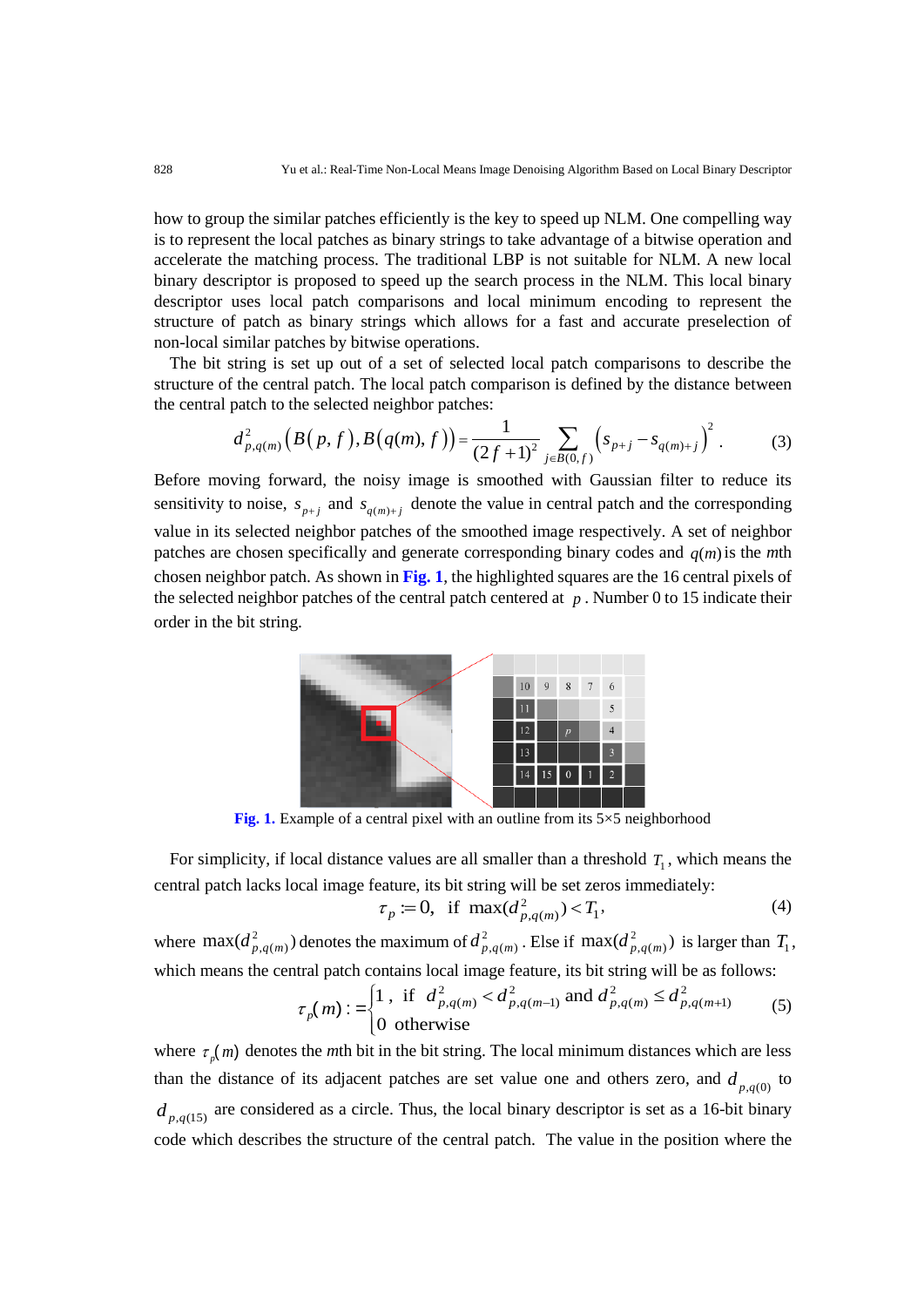local similar patches exist can be distinguished from others. For the example in **Fig. 1**, the bit string of the example central patch is  $[0000100000000100]$ , that means its most similar patches at the position of 2 and 11 as shown in **Fig. 1**.

## **2.3 Descriptor Matching**

These binary strings can speed up the search for high similar patches in the NLM by comparing the candidate string  $\tau_q$  with its central string  $\tau_p$ . But for better denoising results, more similar patches should be preselected against the risk of information loss. So a descriptor template is proposed to select more similar patches which can be realized with bitwise operation.



**Fig. 2.** Example of binary codes matching.

As shown in Fig. 2, for the central patch which is coded as  $\tau_p = [0000\ 1000\ 0000\ 0100]$ , two of its candidate patches at  $q_1$  and  $q_2$  are coded as  $\tau_{q_1} = [0000 \ 1000 \ 0000 \ 1000]$  and  $\tau_{q_2} = [0000 \ 0000 \ 0000 \ 0000]$ 0010 0000 0001] respectively. In order to retain more feature information, descriptor template  $\tau'_{p}$  can be easily extended by an expansion of its binary descriptor  $\tau_{p}$  as <sup>p</sup> can be easily extended by an expansion of its binary descriptor  $\tau_p$  as<br>  $\tau'_p(m) := 1$  if  $\tau_p(m-1)=1$  or  $\tau_p(m+1)=1$  or  $\tau_p(m)=1$ . (6)

$$
\tau'_p(m) := 1 \quad \text{if } \tau_p(m-1) = 1 \text{ or } \tau_p(m+1) = 1 \text{ or } \tau_p(m) = 1. \tag{6}
$$

The template of the central patch is then compared with its candidate binary string according to bitwise-AND operation. The results equal to the candidate string illustrates a structural similarity with the central patch:

$$
\begin{cases}\n(\tau_p \& \tau_q) = \tau_q \text{ similar} \\
(\tau_p \& \tau_q) \neq \tau_q \text{ dissimilar}\n\end{cases}
$$
\n(7)

Given the example above, the template of the central patch is  $\tau_p = [0001 \ 1100 \ 0000 \ 1110]$  as shown in Fig. 2. Between the two candidate patches  $q_1$  and  $q_2$ , only the patch at  $q_1$  which is coded as  $\tau_{q_1} = [0000 1000 0000 1000]$  matches the central descriptor template  $\tau'_{p}$  and will be preselected as a non-local similar patch. From the above, the binary descriptor and its match template allow for a fast and accurate preselection of non-local similar patches only by bitwise operation.

## **3. The Proposed Algorithm**

The binary descriptor increases the speed of similar patches preselection because the bitwise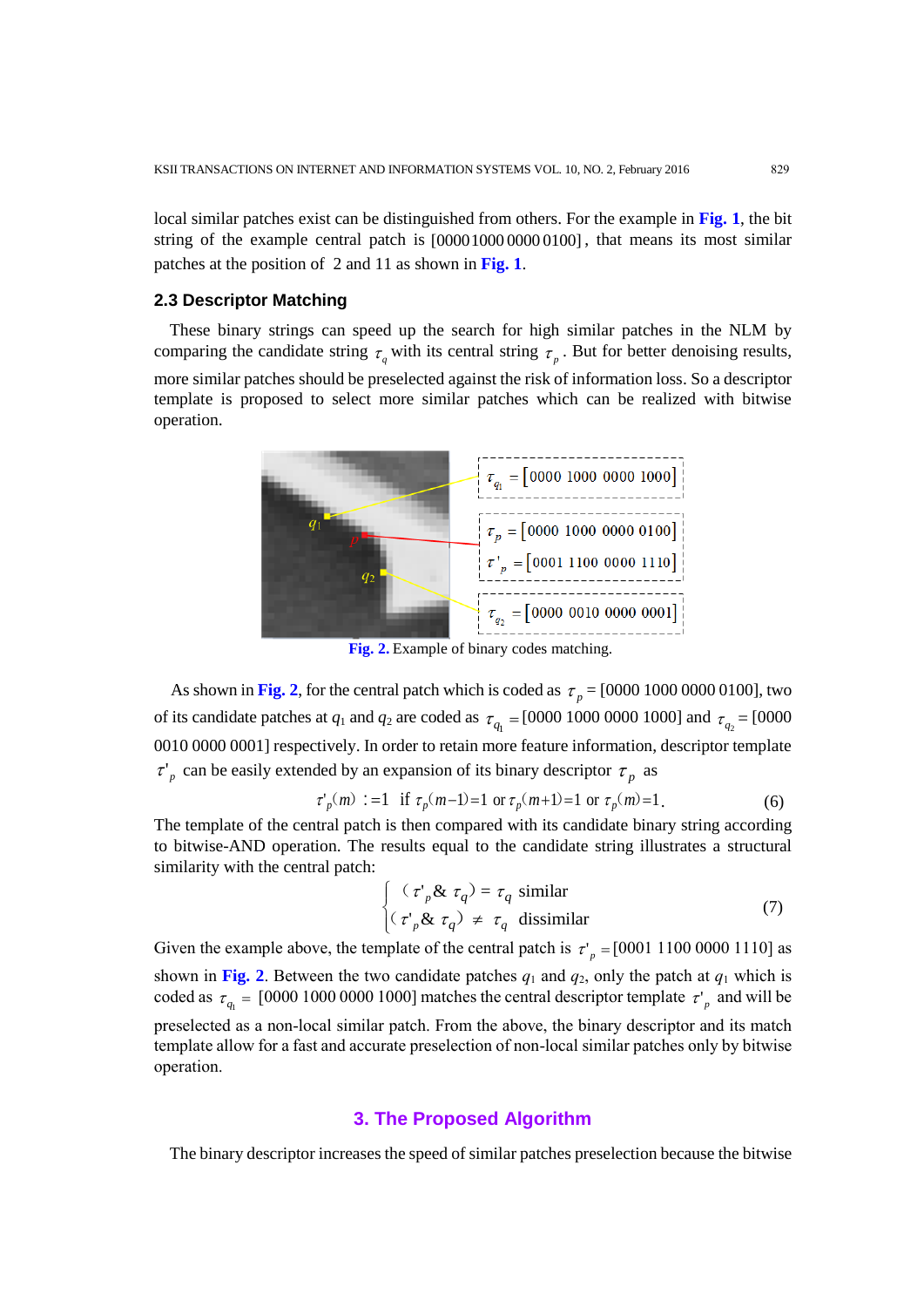operation can be executed extremely fast.

The proposed NLM based on local binary descriptor (NLM-LBD) is summarized as follows:

## **Algorithm: NLM-LBD**

```
Step1: Generate local binary descriptor: 
Smooth the input noisy image with a Gaussian filter.
for
all point p
do
      for m := 0 to 15 do
        compute local patch distance d_{p,q(m)}^2 using (3)
     end
      for m := 0 to 15 do
        compute \tau_p(m) using (4) and (5)
     end
      for m := 0 to 15 do
        compute \tau'_{p}(m) using (6).
     end
end
Step2: NLM denoising based on local binary descriptor:
for i := 0 to L step := N^{\text{step}} do
    for j := 0 to C step := N^{\text{step}} do
        p := j \cdot L + iif \tau_p > 0 then
            for all point q \in B(p,r) if (\tau_p \& \tau_q) = \tau_q and |s_p - s_q| < k \cdot \sigma_n then
                     compute non-local patch distance d<sub>n</sub><sup>2</sup>d_{p,q}^2 using (2)
                     compute w_{p,q} using (9)
                 end
            end
         else 
             for all point q \in B(p,r)if \tau_q = 0 and |s_p - s_q| < k \cdot \sigma_n then
                      w_{p,q} = 1end
            end
        end
        compute \hat{u}_p using (1)
    end
end
```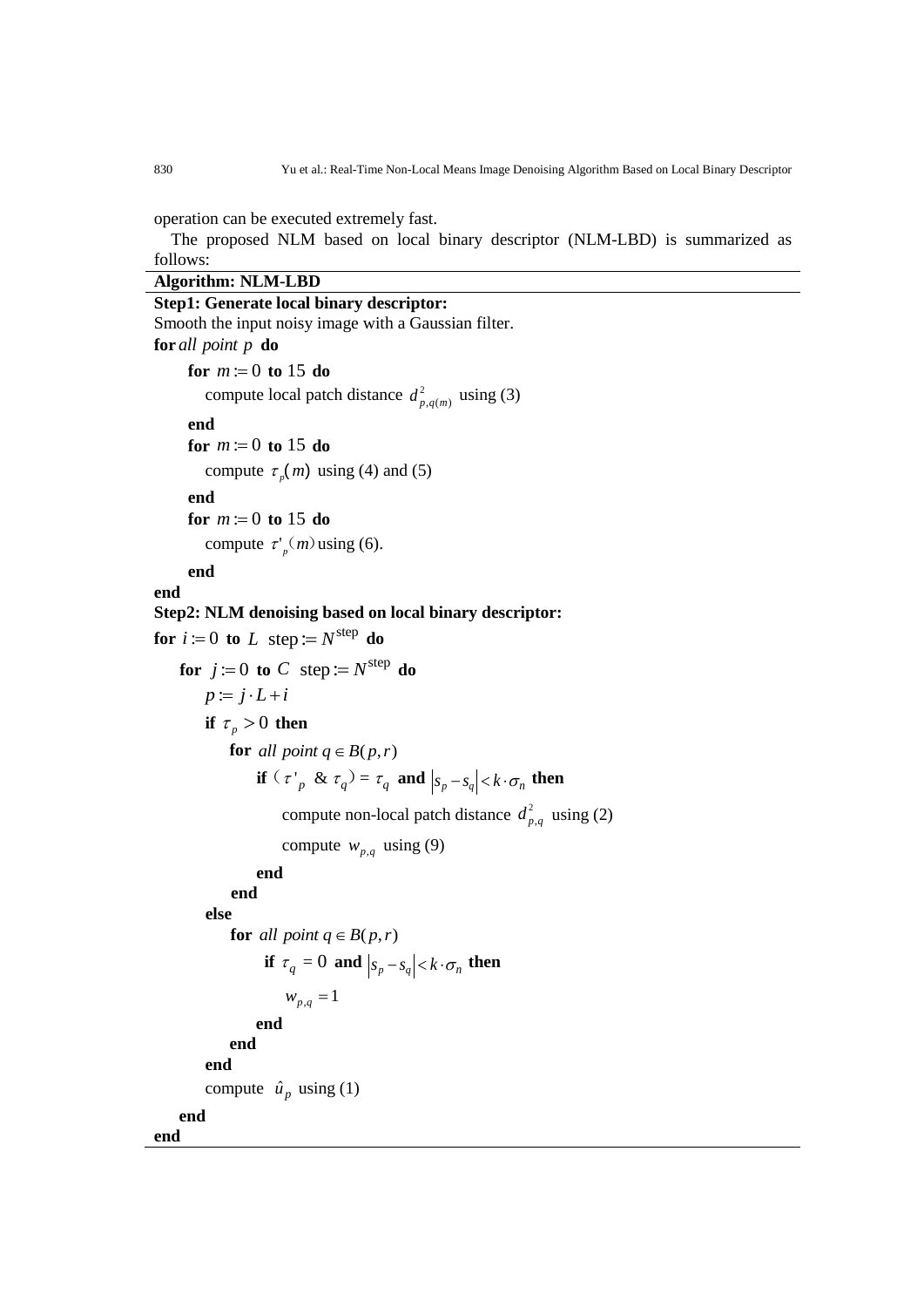In Step2, if the code of the central pixel is greater than zero, the patch is considered contain local image feature. And its structure and gray value similar patches will be preselected in the search window. The structural similarity patches are preselected by using bitwise operation in (6), and the smoothed image in Step1 is as the measure to pre-select similar gray value patches:

$$
\left| s_p - s_q \right| < k \cdot \sigma_n \tag{8}
$$

Then the non-local patch distance between the central patch and its preselected similar patches is calculated using (2). The weights of the preselected similar patches are as follows:<br> $\begin{cases} w_{p,q} = 1, & d_{p,q}^2 < T_1 \end{cases}$ 

$$
\begin{cases}\nw_{p,q} = 1, & d_{p,q}^2 < T_1 \\
w_{p,q} = \frac{T_2 - d_{p,q}^2}{T_2 - T_1}, & T_1 \le d_{p,q}^2 < T_2\n\end{cases}
$$
\n(9)  
\n
$$
w_{p,q} = 0, \qquad d_{p,q}^2 \ge T_2
$$

where thresholds  $T_1$  and  $T_2$  are given by

$$
\begin{cases} T_1 = \lambda \sigma_n^2 \\ T_2 = 2T_1 \end{cases} . \tag{10}
$$

For those pixels whose codes are equal to zero which means they are feature-free, their similar patches are preselected by judging whether the binary string are also zero and the gray values are close in the search window. For computational simplicity, the weights of featureless similar patches are set one directly.

**Table 1.** Parameters for the proposed NLM-LBD algorithm

| $\boldsymbol{\omega}_n$ |  |     |     |     |
|-------------------------|--|-----|-----|-----|
| $\leq 30$               |  | 2.1 | 0.6 | 1.1 |
| >30                     |  | .6  | 9.4 | .4  |

**Table 1** lists the parameters in the proposed NLM-LBD algorithm.  $\sigma_s$  indicates the standard deviation of the Gaussian filter which is used to smooth the input noisy in Step1. It can be seen that the sizes of the patch, research window and  $\sigma_s$  depend on the standard deviation of noise  $\sigma_n$ . If  $\sigma_n \leq 30$ ,  $f = 2$  and  $r = 6$  denote that if the standard deviation of noise is less than 30, the proposed NLM algorithm uses  $5\times 5$  patch and  $13\times 13$  research window. If standard deviation of noise is more than 30, large size patch, research window and  $\sigma_s$  are more conducive to the suppression of noise. The values of  $\lambda$  and  $k$  also depend on standard deviation of noise  $\sigma_n$ . The parameters listed in **Table 1** provide the best experimental results.

In Step2 of NLM-LBD, for a noisy image with size  $L \times C$ , let step  $N^{\text{step}} = 1$  means every pixel is scanned. In order to realize a faster version, the number of processed pixel is reduced: rather than sliding by one pixel to every next, use a step of  $N^{\text{step}}$  in both horizontal and vertical directions. In the faster version, let  $N^{\text{step}} = f$ .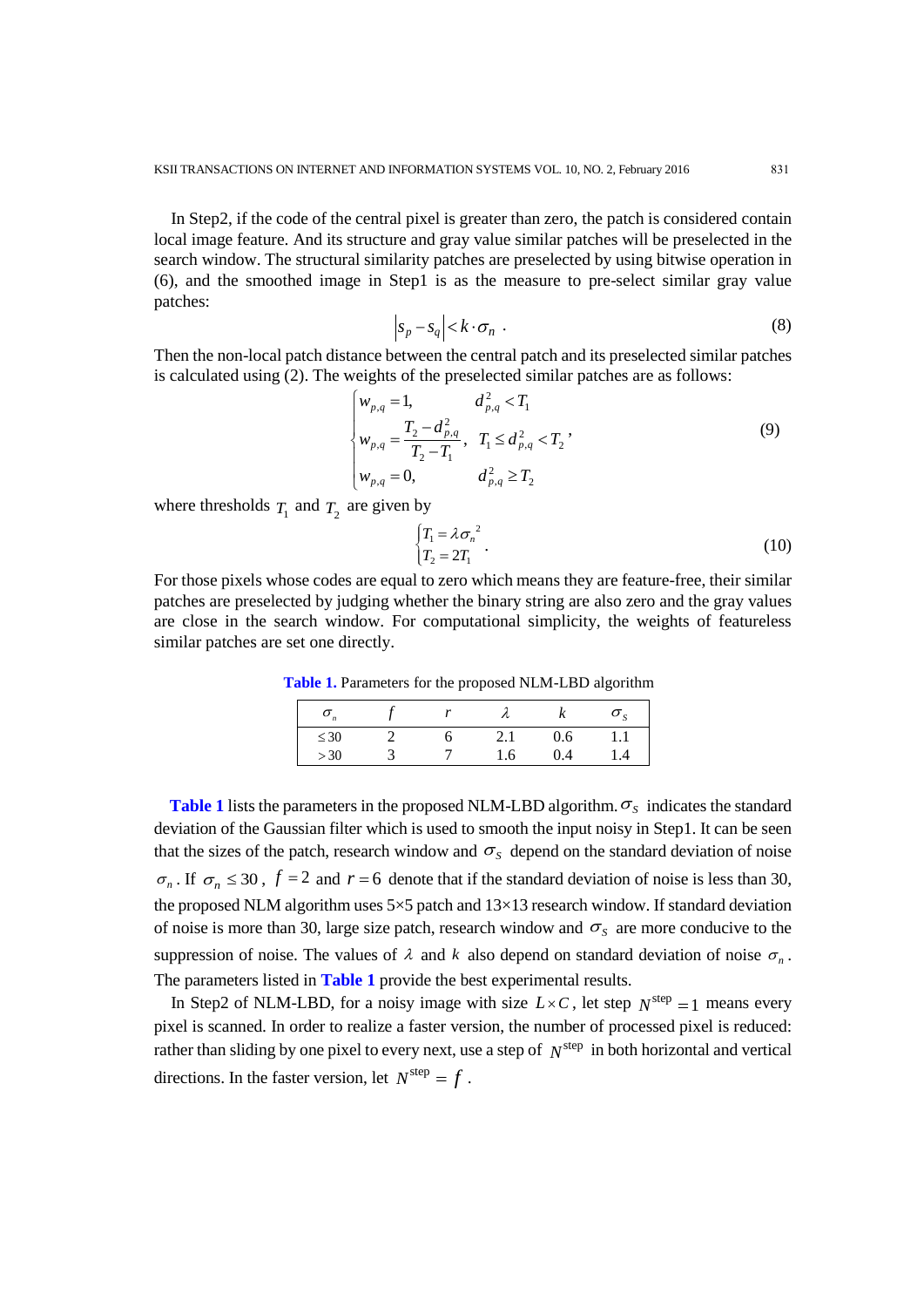## **4. EXPERIMENTAL RESULTS**

In this section, the proposed NLM-LBD and its fast version NLM-FLBD are evaluated and compared with many other existing techniques. Experiments are conducted on four standard grayscale test images and two real color noisy images with distinctly different features. The standard grayscale test images are corrupted by simulated additive Gaussian noise at different power levels. And the runtimes of NLM-LBD and NLM-FLBD are compared with the NLM. Furthermore, the NLM-FLBD is evaluated in restoring real color noisy images.

#### **4.1 Comparing Performance for Noise Removal**

To validate the effect of the proposed algorithm for image denoising objectively and subjectively, firstly, the denoising quality of the proposed NLM-LBD is compared with the standard patchwise NLM [11] and its two popular variants (NLM-SAP [19] and NLM-SURELET [20]) visually. Besides, experiments are conducted on four test images corrupted by Gaussian noise at different noise levels. Here, results are summarized in terms of the peak signal-to-noise ratio (PSNR).

**Fig. 3** (a) is part of the *house* image corrupted by Gaussian noise ( $\sigma_n = 20$ ). **Fig. 3** (b)-(e) compares the visual quality of various denoising algorithms. It is clearly that **Fig. 3** (c) is over-smoothed slightly and Fig. 3(d) preserves more details but contains more defects either. **Fig. 3** (e) yields a high visual quality both in respects of noise suppression and image detail preservation. **Table 2** reports the PSNR of the experiments at different noise levels for the reference images. Clearly, the proposed algorithm provides an overall improvement over the standard NLM algorithms in PSNR and close to the current outstanding NLM schemes.



**Fig. 3.** Results of different NLM algorithms. (a) Part of the *house* image corrupted by Gaussian noise  $(\sigma_n = 20)$ . (b) Standard NLM result. (c) NLM-SAP result. (d) NLM-SURELET result. (e) Proposed NLM-LBD result.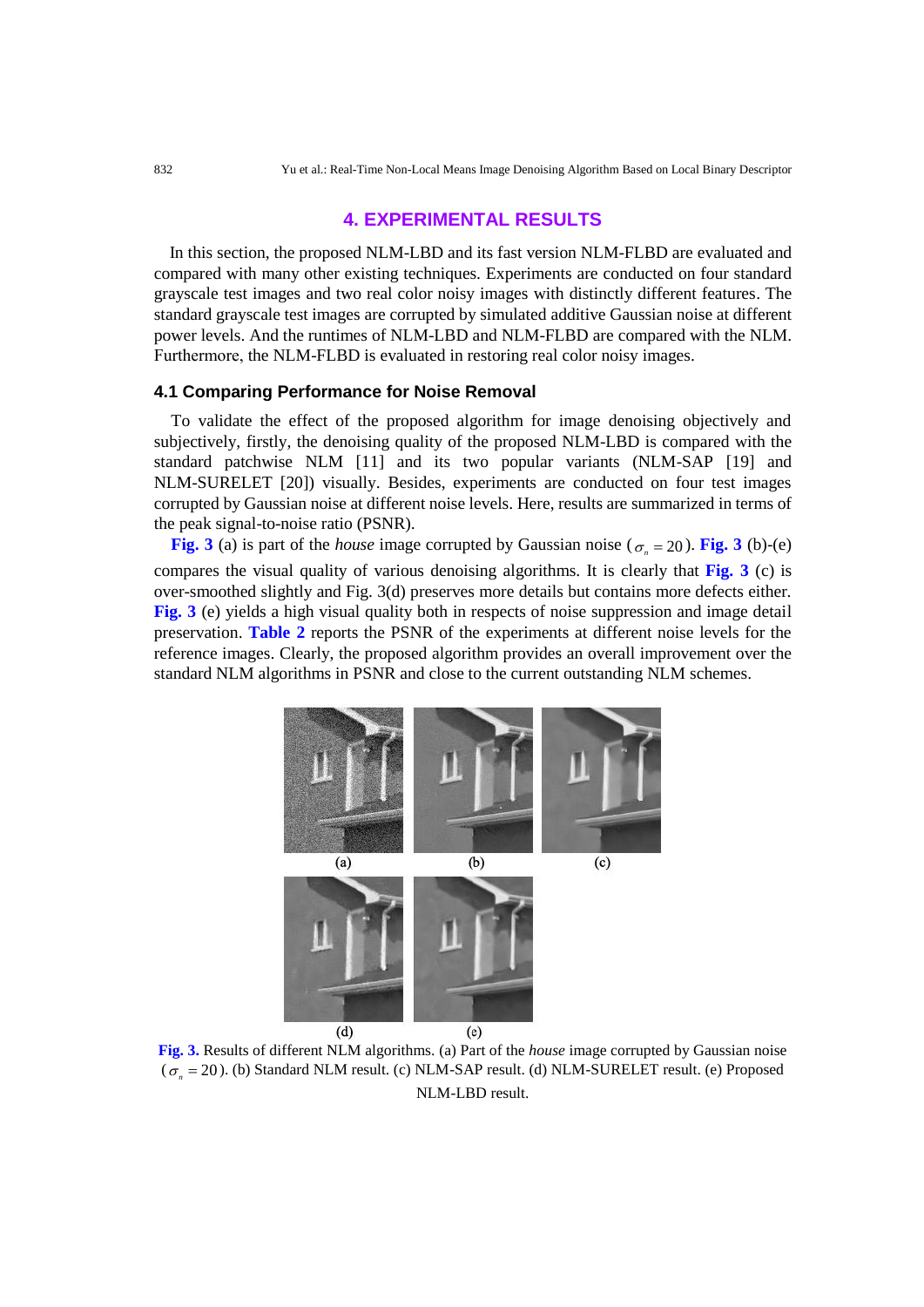| $\sigma_{\scriptscriptstyle n}$ | 10             | 20    | 40    | 10                | 20    | 40    |
|---------------------------------|----------------|-------|-------|-------------------|-------|-------|
|                                 | $House(256^2)$ |       |       | Peppers $(256^2)$ |       |       |
| <b>NLM</b>                      | 34.95          | 32.00 | 28.32 | 33.11             | 29.79 | 26.23 |
| <b>NLM-SAP</b>                  | 35.49          | 32.48 | 27.89 | 32.97             | 29.60 | 26.04 |
| <b>NLM-SURELET</b>              | 35.68          | 32.76 | 29.44 | 34.10             | 30.96 | 27.74 |
| <b>NLM-LBD</b>                  | 35.57          | 32.86 | 29.43 | 34.23             | 31.00 | 27.17 |
| <b>NLM-FLBD</b>                 | 35.29          | 32.64 | 29.17 | 33.88             | 30.69 | 26.88 |
|                                 | $Boat(512^2)$  |       |       | Lena $(512^2)$    |       |       |
| <b>NLM</b>                      | 33.11          | 29.78 | 26.23 | 34.51             | 31.58 | 28.17 |
| NLM-SAP                         | 32.97          | 29.60 | 26.04 | 35.04             | 31.91 | 28.21 |
| <b>NLM-SURELET</b>              | 33.31          | 30.22 | 27.12 | 35.25             | 32.37 | 29.34 |
| <b>NLM-LBD</b>                  | 33.17          | 30.06 | 27.00 | 35.27             | 32.35 | 29.30 |
| <b>NLM-FLBD</b>                 | 32.90          | 29.92 | 26.80 | 34.96             | 32.19 | 29.06 |

**Table 2.** Comparison of different NLM denoising algorithm in PSNR (dB)

#### **4.2 Comparing Time Consuming**

Table 3. Time cost of different NLM denoising algorithm (seconds)

|                | 10                | 20   | 40   | 10             | 20   | 40    |
|----------------|-------------------|------|------|----------------|------|-------|
|                | Peppers $(256^2)$ |      |      | Lena $(512^2)$ |      |       |
| <b>NLM</b>     | 1.50              | 2.70 | 9.82 | 5.52           | 9.10 | 34.53 |
| <b>NLM-LBD</b> | 0.20              | 0.27 | 0.49 | 0.80           | 1.05 | 2.08  |
| NLM-FLBD       | 0.10              | 0.13 | 0.14 | 0.28           | 0.37 | 0.39  |

In this section, the time consuming of NLM-LBD and its fast version NLM-FLBD are compared with standard NLM. **Table 3** shows the total time required for detecting similar patches, preselect in the research window, restore each pixel and remove Gaussian noise. The NLM-SAP and NLM-SURELET are not listed in the **Table 3** because the two algorithms not competitive in this aspect. The proposed NLM-LBD and NLM-FLBD are compared with standard NLM in the computation time on personal computer with 64-bit, 3.30 GHz. The computation time has been averaged over 20 runs. It can be seen from **Table 3** that the computation time of proposed NLM-FLBD is about 15 to 90 times faster than standard NLM, which represents a substantial reduction in computational cost. Therefore a balance between speed and performance for practical application is achieved.

With the rapid development of GPU (graphics processing unit) recently, it has been widely used to further accelerate the image processing. NLM-LBD method can be easily implemented on CUDA. In Step1, the noisy image is loaded as a texture, smooth the noisy image and generate local binary descriptor. In Step2, the smooth result and binary descriptor are loaded as texture, the filter is implemented in a CUDA kernel. To achieve the real-time performance, the NLM-LBD algorithm is implemented in parallel using GPU (NVIDIA GeForce GTX660). The denoising time for a GigE industrial camera with 1.3 megapixel CMOS sensor is about 15ms which means over 65 frames of megapixel image can be processed in one second. In contrast, denoising time of NLM is about 170ms. It shows that a parallel implementation on GPU could bring NLM-LBD to real-time image denoising.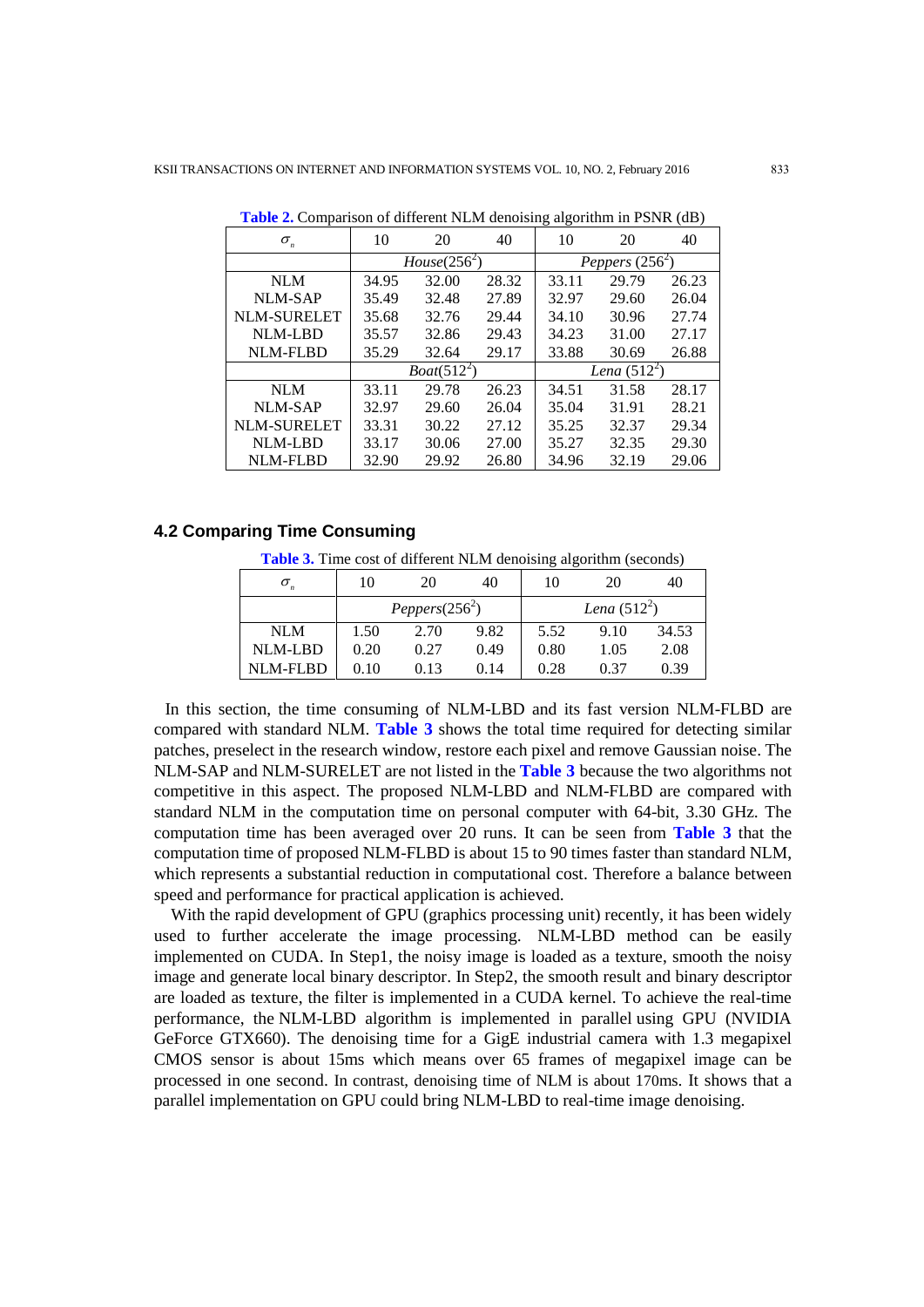#### **4.3 Real noisy images restoration**

The assumption of the white Gaussian noise is not always accurate in real noisy images. The overall the Non-Gaussian noise characteristics in a real image depend on many factors and the real noisy images restoration is rather difficult to realize.

In this section, the proposed NLM-FLBD is evaluated and compared with multiresolution bilateral filter (MBF) [24**]** and edge-based bilateral filter (EBF) [25] in restoring real color noisy images. The noisy *Color blocks* in **Fig. 4** (a) was captured with digital camera at ISO 1600, and noisy *Moire scanned* in **Fig. 5** (a) was downloaded from [26]. In **Fig. 4** and **Fig. 5**, in order to remove noise, the MBF loses some image features and color. By contrast, the EBF and NLM-FLBD preserves more features, and the NLM-FLBD suppresses more noise.



**Fig. 4.** Results on noisy Color blocks image. (a) Noisy image (385×250); (b) MBF result; (c) EBF result; (d). NLM-FLBD result.



**Fig. 5.** Results on noisy Moire scanned image. (a) Noisy image (385×250); (b) MBF result; (c) EBF result; (d). NLM-FLBD result.

## **5. Conclusion**

In this paper, an efficient local binary descriptor for image feature extraction is applied to NLM in pursuit of a higher speed of image processing. Meanwhile, the performance of the proposed NLM-LBD is also comparable to the current state-of-art NLM algorithms. Furthermore, the implement on GPU proved the proposed algorithm is feasible for real-time image processing.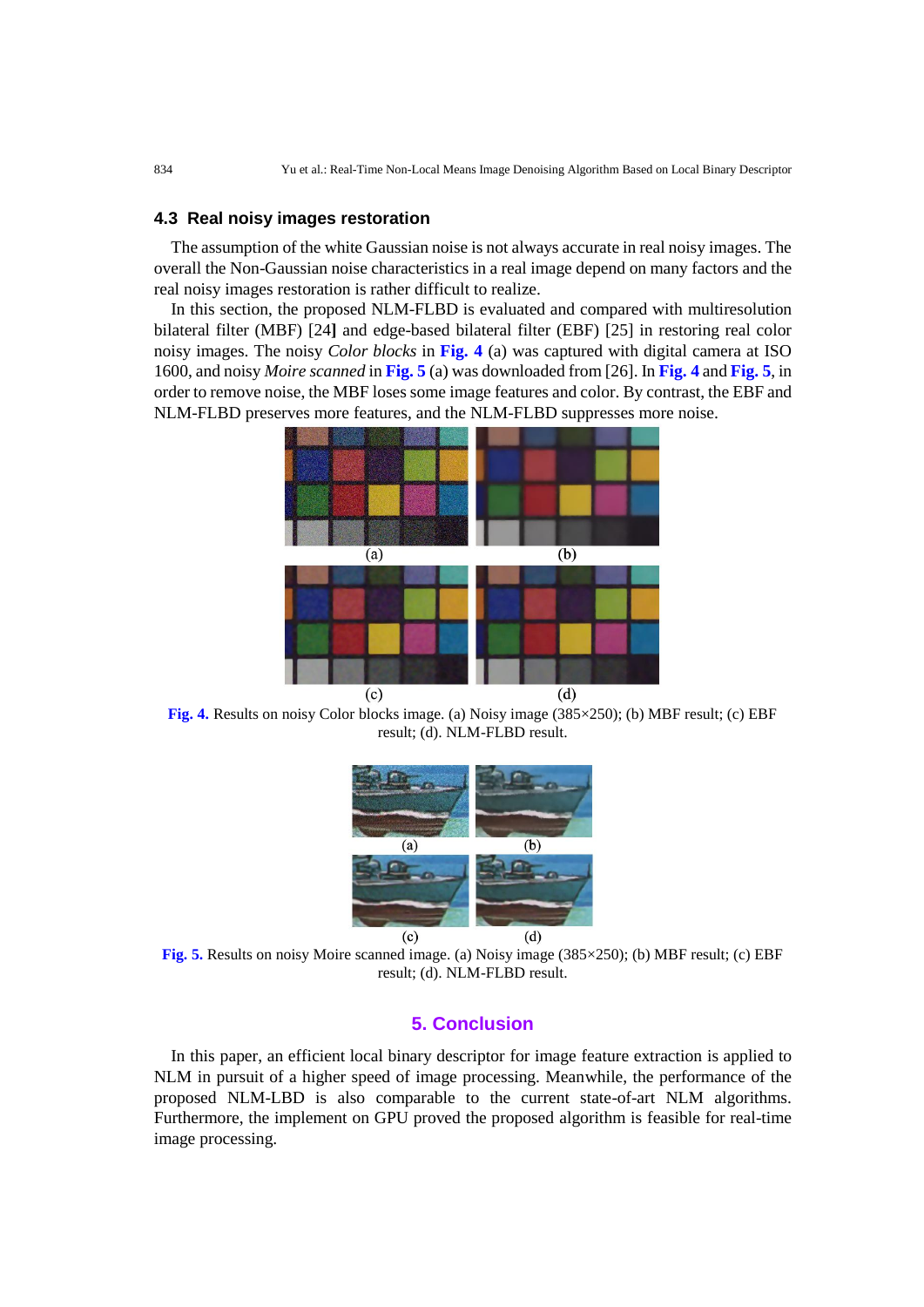#### **References**

- [1] J. H. Hong, S. B. Cho, and U. K. Cho, "A novel evolutionary approach to image enhancement filter design: Method and applications," *IEEE Trans. Syst., Man, Cybern. B, Cybern.*, vol. 39, no. 6, pp. 1446–1457, Dec. 2009. [Article \(CrossRef Link\)](http://dx.doi.org/doi:10.1109/TSMCB.2009.2018292)
- [2] L. Shao, R. Yan, X. Li, and Y. Liu, "From heuristic optimization to dictionary learning: a review and comprehensive comparison of image denoising algorithms," *IEEE Trans. Syst., Man, Cybern. B, Cybern.*, vol.44, no. 7, pp. 1001–1013, Jul, 2014. [Article \(CrossRef Link\)](http://dx.doi.org/doi:10.1109/TCYB.2013.2278548)
- [3] G. Varghese and W. Zhou, "Video denoising based on a spatiotemporal Gaussian scale mixture model," *IEEE Trans. Circuits Syst. Video Technol.*, vol. 20, no. 7, pp. 1032–1040, Jul. 2010. [Article \(CrossRef Link\)](http://dx.doi.org/doi:10.1109/TCSVT.2010.2051366)
- [4] F. Luisier, T. Blu, and M. Unser, "SURE-LET for orthonormal wavelet-domain video denoising," *IEEE Trans. Circuits Syst. Video Technol.*, vol. 20, no. 6, pp. 913–919, Jun. 2010. [Article \(CrossRef Link\)](http://dx.doi.org/doi:10.1109/TCSVT.2010.2045819)
- [5] K. Dabov, A. Foi, V. Katkovnik, and K. Egiazarian, "Image denoising by sparse 3-D transform-domain collaborative filtering," *IEEE Trans. Image Process.*, vol. 16, pp. 2080–2095, Aug. 2007. [Article \(CrossRef Link\)](http://dx.doi.org/doi:10.1109/TIP.2007.901238)
- [6] M. Elad and M. Aharon, "Image denoising via sparse and redundant representations over learned dictionaries," *IEEE Trans. Image Process.*, vol. 15, no. 12, pp. 3736–3745, Dec. 2006. [Article \(CrossRef Link\)](http://dx.doi.org/doi:10.1109/TIP.2006.881969)
- [7] J. Mairal, F. Bach, J. Ponce, G. Sapiro, and A. Zisserman, "Non-local sparse models for image restoration," in *Proc. of IEEE Int. Conf. Comput. Vision*, pp. 2272–2279, 2009. [Article \(CrossRef Link\)](http://dx.doi.org/doi:10.1109/ICCV.2009.5459452)
- [8] C. Tomasi and R. Manduchi, "Bilateral filtering for gray and color images," in *Proc. of 6th Int. Conf. Computer Vision*, pp. 839–846, 1998. [Article \(CrossRef Link\)](http://dx.doi.org/doi:10.1109/ICCV.1998.710815)
- [9] W. Kao and Y. Chen, "Multistage bilateral noise filtering and edge detection for color image enhancement," *IEEE Trans. Consumer Electron.*, vol. 51, no. 4, pp. 1346-1351, Nov. 2005. [Article \(CrossRef Link\)](http://dx.doi.org/doi:10.1109/TCE.2005.1561866)
- [10] L. Shao, H. Zhang, and G. de Haan, "An overview and performance evaluation of classification-based least squares trained filters," *IEEE Trans. Image Process.*, vol. 17, pp. 1772–1782, Oct. 2008. [Article \(CrossRef Link\)](http://dx.doi.org/doi:10.1109/TIP.2008.2002162)
- [11] A. Buades, B. Coll, and J. M. Morel, "A nonlocal algorithm for image denoising," in *Proc. of IEEE Int. Conf. Comput. Vision Pattern Recognit.*, vol. 2, pp. 60–65, 2005. [Article \(CrossRef Link\)](http://dx.doi.org/doi:10.1109/CVPR.2005.38)
- [12] M. Mahmoudi, and G. Sapiro, "Fast image and video denoising via nonlocal means of similar neighborhoods," *IEEE Signal Process. Lett.*, vol. 12, no. 12, pp. 839 –842, Dec. 2005. [Article \(CrossRef Link\)](http://dx.doi.org/doi:10.1109/LSP.2005.859509)
- [13] V. Karnati, M. Uliyar, and S. Dey, "Fast non-local algorithm for image denoising," in *Proc. of 16th IEEE Int. Conf. Image Process.*, pp. 3873-3876, 2009. [Article \(CrossRef Link\)](http://dx.doi.org/doi:10.1109/ICIP.2009.5414044)
- [14] R. Vignesh, B. T. Oh, and C.-C. J. Kuo, "Fast non-local means (NLM) computation with probabilistic early termination," *IEEE Signal Process. Lett.*, vol. 17, no. 3, pp. 277-280, Mar. 2010. [Article \(CrossRef Link\)](http://dx.doi.org/doi:10.1109/LSP.2009.2038956)
- [15] H. Bhujle, and S. Chaudhuri, "Novel speed-up strategies for non-local means denoising with patch and edge patch based dictionaries," *IEEE Trans. Image Process.*, vol. 24, no. 1, pp. 356–365, Jan. 2014. [Article \(CrossRef Link\)](http://dx.doi.org/doi:10.1109/TIP.2013.2290871)
- [16] J. Wang, Y. Guo, Y. Ying, Y. Liu, and Q. Peng, "Fast non-local algorithm for image denoising," in *Proc. of IEEE Int. Conf. Image Process.*, pp. 1429–1432, 2006. [Article \(CrossRef Link\)](http://dx.doi.org/doi:10.1109/ICIP.2006.312698)
- [17] T. Thaipanich, B. T. Oh, P.-H Wu, D. Xu, and C. -C. J. Kuo, "Improved image denoising with adaptive nonlocal means (ANL-means) algorithm," *IEEE Trans. Consum. Electron.*, vol. 56, no. 4, pp. 2623–2630, Nov. 2010. [Article \(CrossRef Link\)](http://dx.doi.org/doi:10.1109/TCE.2010.5681149)
- [18] Brox, T., Kleinschmidt, O., and Cremers, D., "Efficient nonlocal means for denoising of textural patterns," *IEEE Trans. Image Process.*, vol. 17, no. 7, pp. 1083-1092, Jul. 2008. [Article \(CrossRef Link\)](http://dx.doi.org/doi:10.1109/TIP.2008.924281)